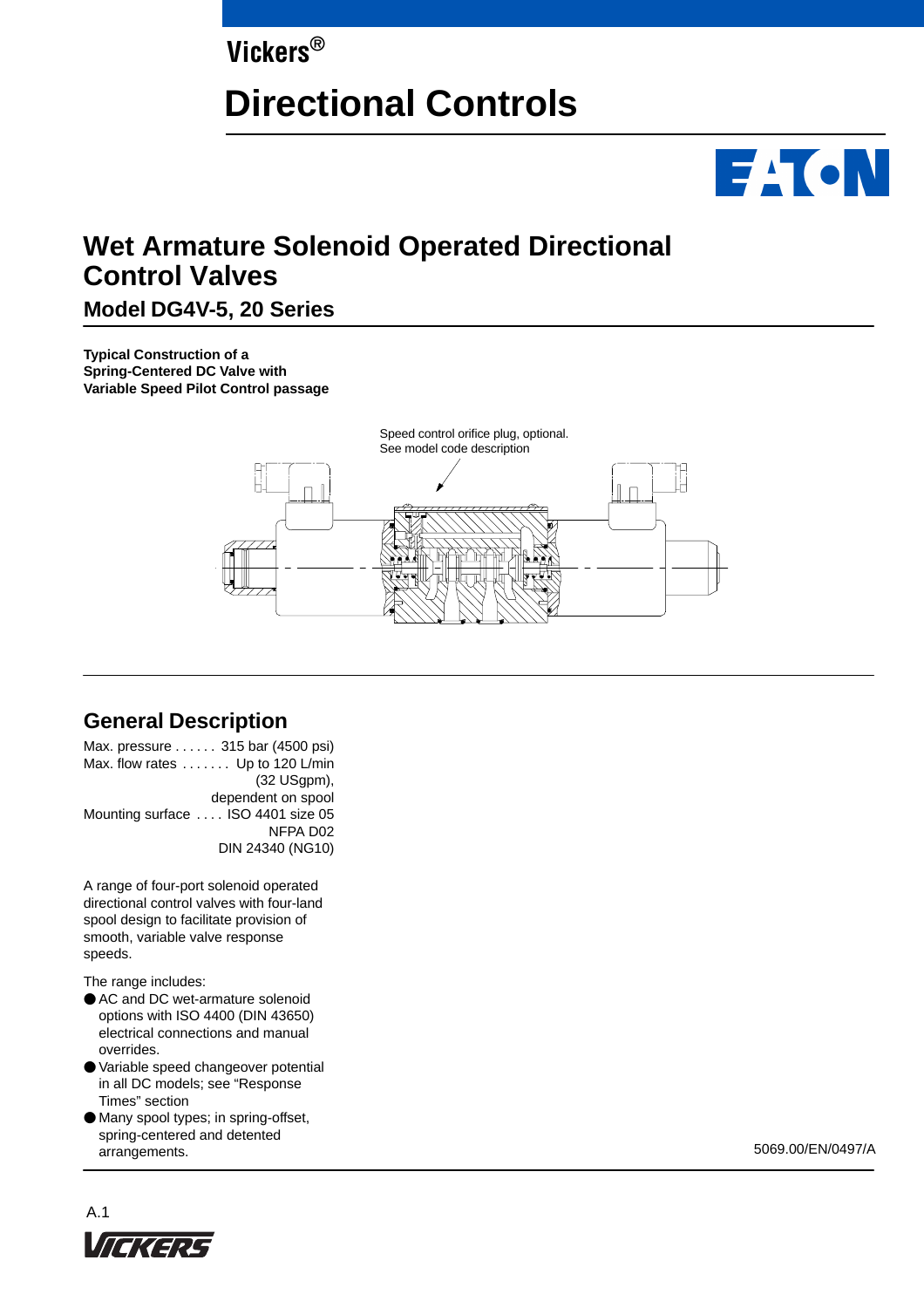# **Functional Symbols**

#### **Double Solenoid Valves, Two-Position, Detented**



DG4V-5-\***N** valves





**Double Solenoid Valves, Spring Centered**



DG4V-5-\***C** valves



### **Single Solenoid Valves, Solenoid at Port A End**











| 521 | — 1ж ⊥<br>$\overline{\phantom{a}}$ | 6 |
|-----|------------------------------------|---|
| 561 | ÷<br>— Ivk It                      |   |

### **Single Solenoid Valves, Solenoid at Port B End**



DG4V-5-\***A** valves DG4V-5-\***AL** valves





DG4V-5-\***B** valves DG4V-5-\***BL** valves

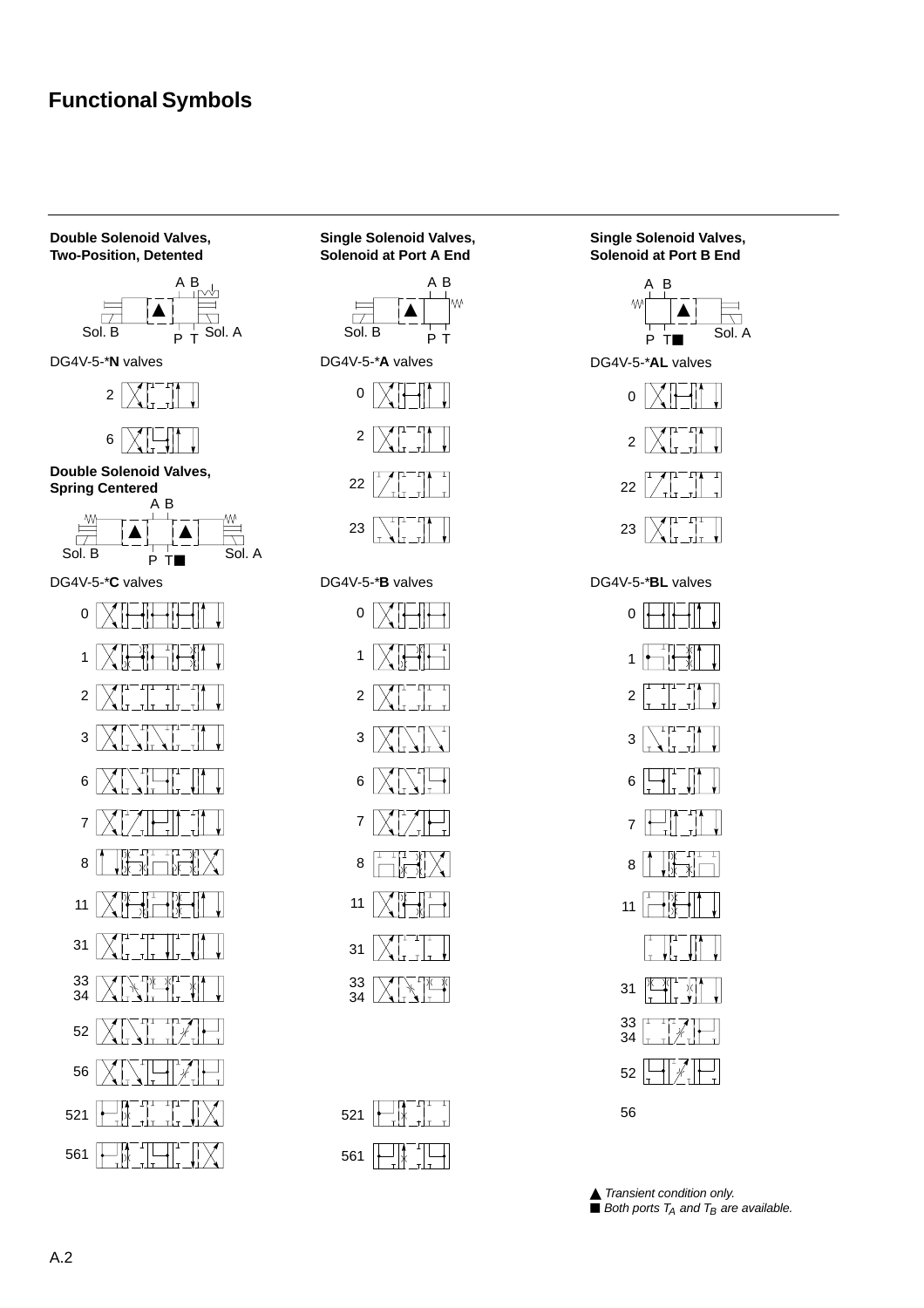# **Model Code**

# 1 2 3 4 5 6 7 8 9 11 **(F13-) DG4V-5-\*\*\* \*(L) (J) (-\*\*)- (V) M- (S6)- U - \*\* 6- 20- J\*\*** 10

#### **Prefix, fluid compatibility** 1

- Blank = AC or DC-voltage models for petroleum oils, water-in-oil (invert) emulsions or phosphate esters. AC-voltage models for water glycols.
- F13 = DC-voltage models for water glycols.

#### **Spool type** 2

See "Functional Symbols" section

#### **Spool spring arrangement**

- A = Spring-offset, end-to-end
- $AL = As "A" but left-hand build$
- B = Spring offset, end-to-center
- BL = As "B" but left-hand build  $C =$  Spring centered
- $N = Two-position, determined$

See also "Functional Symbols" section

### **Spool design** 4

 $J = All DC values except "0A"$ spool/spring arrangements. AC valves with "8B(L)" and "8C" spool/spring arrangements. Omit for "0A" DC-valves and all AC valves except "8B(L)" and "8C" spool/spring arrangements

#### **Manual override option** 5

- $P =$  Standard overrides in both ends of single-solenoid valves
- $H = Water-resistant override(s) in$ solenoid end(s)
- H2 = Water-resistant overrides in both ends of single-solenoid valves
- $Z = No$  overrides at either end

Omit for standard plain override(s) in solenoid end(s) only

▼ No override in non-solenoid end of single-solenoid valves.

#### **Solenoid energization identity** 6

 $=$  Solenoid "A" is at port A end and/or solenoid "B" is at port B end, independent of spool type Omit for US ANSI B93.9 standard requiring solenoid "A" to connect P to A when energized and/or solenoid "B" to connect P to B

### **Spool position indicator switch** 7

S6 - LVDT type DC switch with Pg7 connector plug

#### **Electrical connection(s)** 8

 $U = ISO 4400 (DIN 43650)$ mounting(s) without plug(s)

#### **Coil rating** 9

- $A = 110V AC 50$  $C = 220V$  AC 50 ED = 240V AC 50 EK = 115V AC 60 EH = 230V AC 60  $G = 12VDC$
- $H = 24V$  DC
- HL = 24V DC (32W)
- $OJ = 48V$  DC
- $P = 110V$  DC

#### **Design number, 20 series** 10

Subject to change. Installation dimensions unaltered for design numbers 20 to 29 inclusive

#### **Spool speed control** 11

 $J06 = 0.6$  mm orifice  $J08 = 0.8$  mm orifice  $J10 = 1,0$  mm orifice  $J12 = 1,2$  mm orifice J99 = no orifice. Must be specified where future fitting of orifice is required, see page A.11, "Spool Speed Control Orifice"

#### **For Mounting Subplates and Fixing Bolt Kits**

See catalogs 2425 and 2314.

#### **For Electrical Plug(s)**

See end of "Installation Dimensions" section.

# **Operating Data**

### **Max. Pressures**

Ports P, A and B  $\dots$  315 bar (4500 psi) Ports T<sub>A</sub> and T<sub>B</sub>  $\ldots$  120 bar (1750 psi) for AC sol. 160 bar (2325 psi) for DC sol.

#### **Control Data**

For coil ratings see  $|8|$ in "Model Code" section.

#### **Power Consumption**

#### **AC Solenoids**

|                          | AC<br>50 Hz | AС<br>60 Hz |
|--------------------------|-------------|-------------|
| Inrush, max. <b>▲</b> VA | 700         | 750         |
| Steady-state ▼VA         | 375         | 440         |
| Holding VA               | 105         | 130         |

All above values are RMS

Armature fully retracted, 1st half-cycle. At start of normal working stroke of valve spool. Previously called "Inrush".

#### **DC Solenoids**

| At rated voltage and wire temperature of |
|------------------------------------------|
| $20^{\circ}$ C (68 $^{\circ}$ F):        |
| Type HL  32W                             |
|                                          |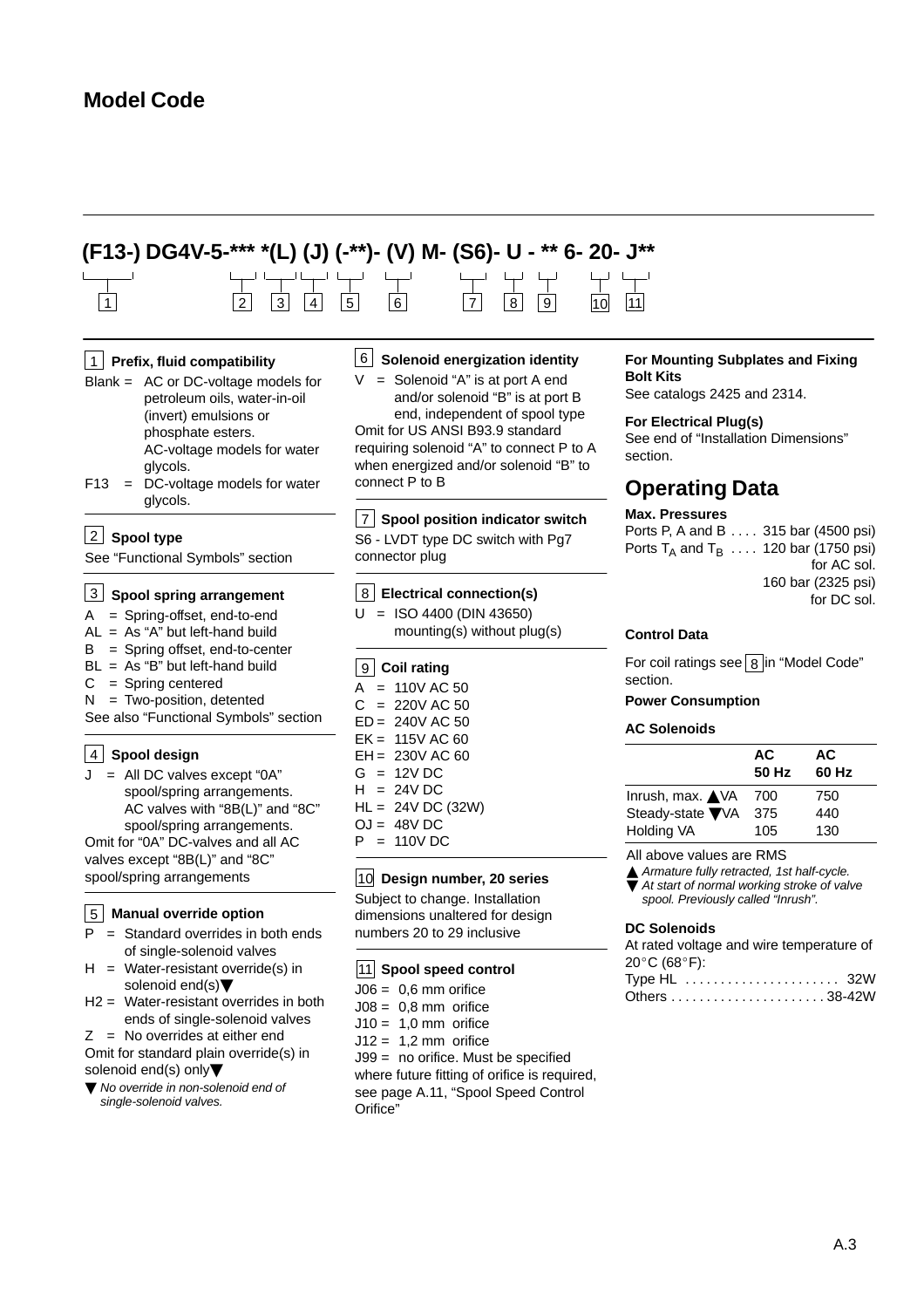# **Performance Data**



**Pressure Drops** Typical with petroleum oil at 36 cSt (170 SUS) and a specific gravity of 0,87

 $\triangle$  A and B blocked  $\nabla$  A blocked  $\odot$  B blocked  $\blacksquare$  P blocked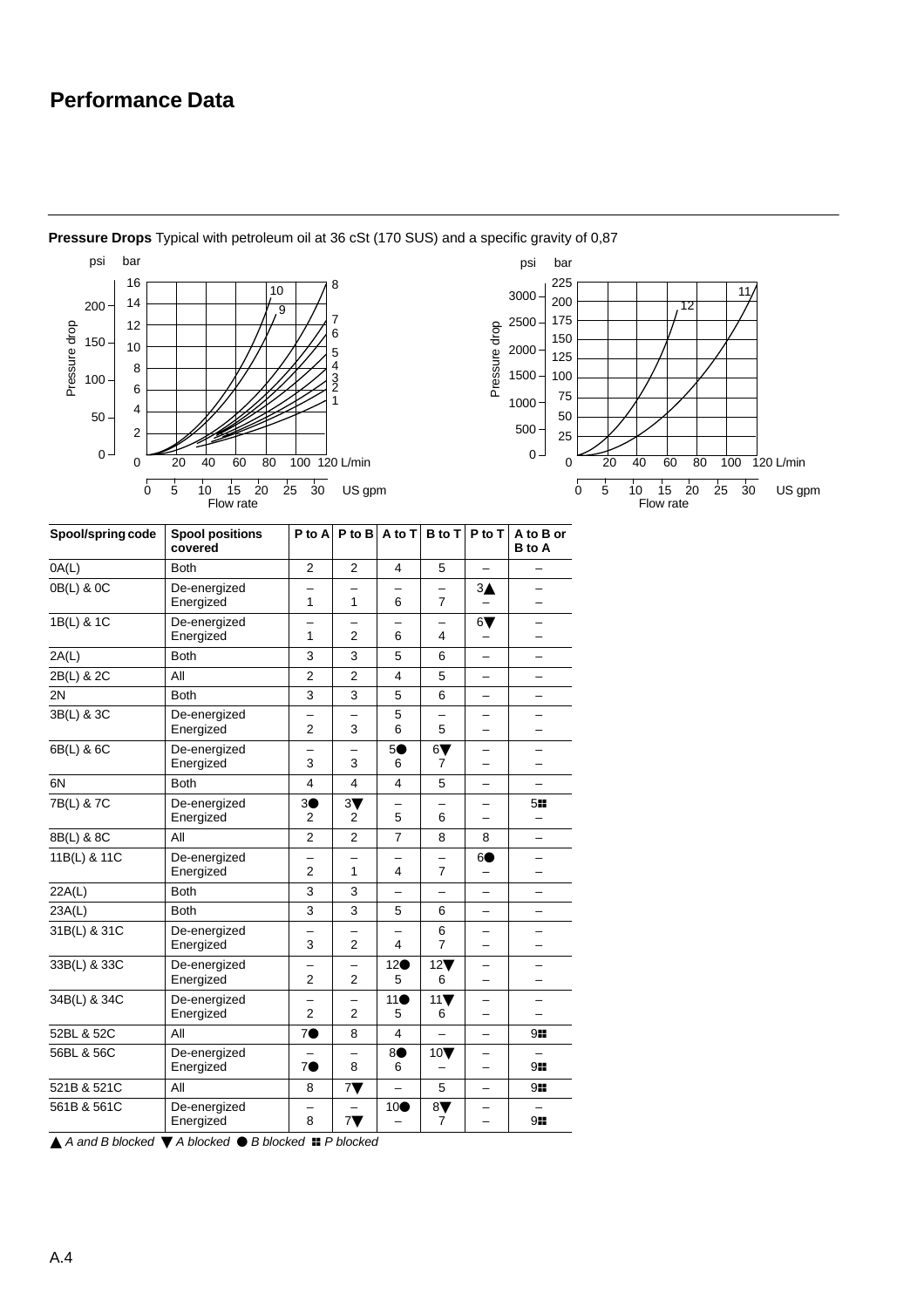# **Operating Data**

#### **Spool Position Indicator Models**

Spool/spring arrangement types 0A (L), 2A(L), 22A(L)

### **DC model type "S6"**



Input:

This product has been designed and tested to meet specific standards outlined in the European Electromagnetic Compatibility Directive (EMC) 89/336/EEC, amended by 91/263/EEC, 92/31/EEC and 93/68/EEC, article 5. For instructions on installation requirements to achieve effective protection levels see this leaflet and the Installation Wiring Practices for Vickers Electronic Products leaflet 2468. Wiring practices relevant to this Directive are indicated by  $\boxed{\triangle}$  Electromagnetic Compatibility (EMC).

| 10 to 35V DC inclusive of a maximum 4V pk-to-pk ripple                                                        |
|---------------------------------------------------------------------------------------------------------------|
| 5 <sub>m</sub> A                                                                                              |
| 255 mA                                                                                                        |
|                                                                                                               |
| 1V below input at maximum load                                                                                |
| 250 mA                                                                                                        |
| 136 $\Omega$ at maximum input volts                                                                           |
| $10$ Hz                                                                                                       |
|                                                                                                               |
| Normally open (ie. not connected to pin 3)                                                                    |
| Supply +ve                                                                                                    |
| 0V                                                                                                            |
| Normally closed (ie. connected to pin 3)                                                                      |
| Within the spool spring offset condition ●                                                                    |
| Pg7 plug (supplied with valve)                                                                                |
| Overload and short-circuit protected; self re-setting.<br>IEC 144 class IP65 with connector correctly fitted. |
|                                                                                                               |

Factory setting ensures this condition under all combinations of manufacturing tolerance and of temperature drift (see "Temperature Limits") .

# **Wiring Connections**

Electrical Panel



All power must be switched off before connecting or disconnecting any plugs.

Customer's protective ground connection

# **WARNING:** Electromagnetic Compatibility (EMC)

It is necessary to ensure that the unit is wired up in accordance with the connection arrangements shown above. For effective protection the user's electrical cabinet, the valve subplate or manifold and the cable screens should be connected to efficient ground points.

LVDT | | | | | | | Solenoid

In all cases both valve and cable should be kept as far away as possible from any sources of electromagnetic radiation such as cables carrying heavy current, relays and certain kinds of portable radio transmitters, etc. Difficult environments could mean that extra screening may be necessary to avoid the interference.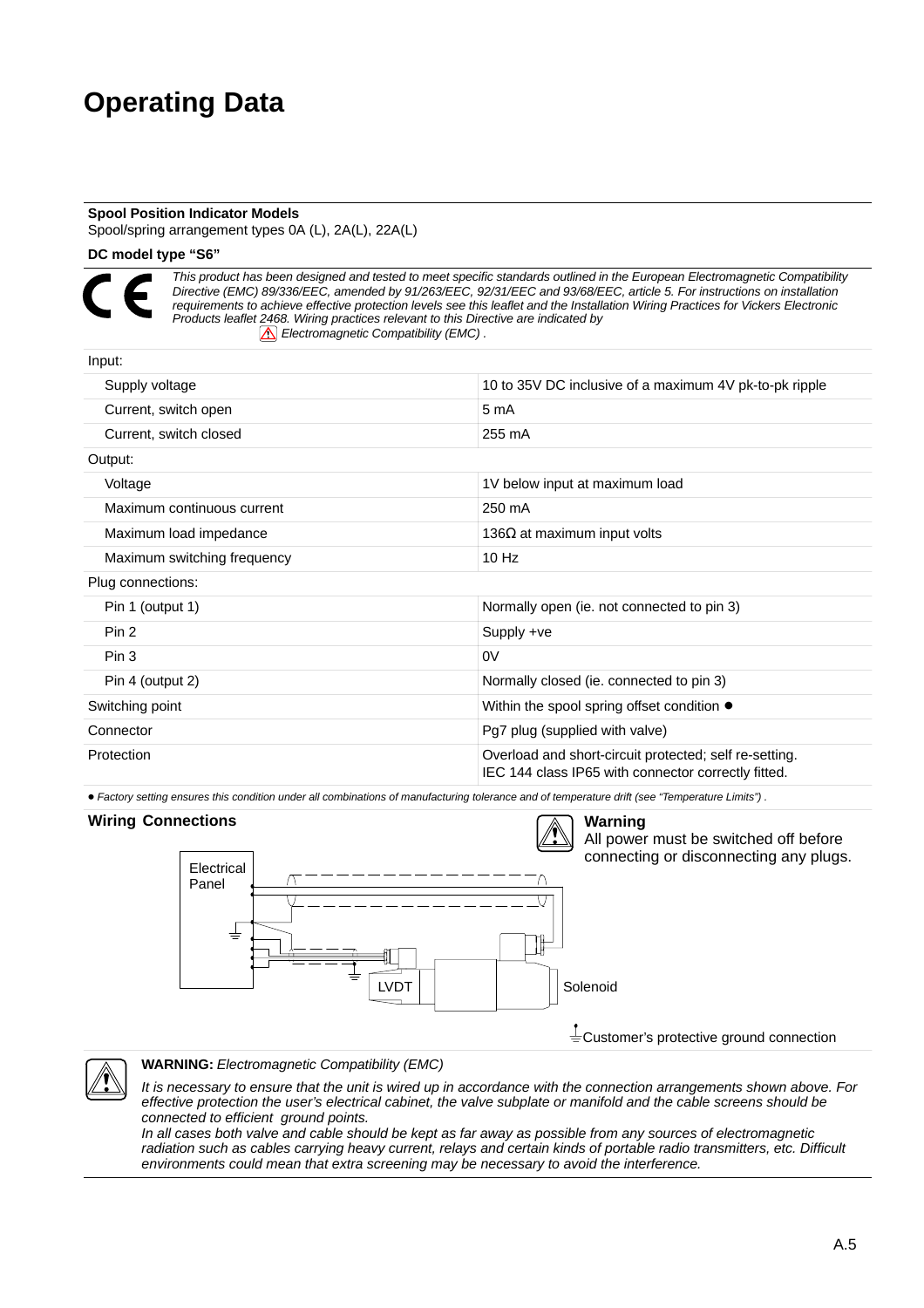#### **Max. Flow Rates**

Based on warm solenoid(s) operating at 10% below rated voltage. Flow limits applicable to following usages:

**AC Solenoid Valves**

- 1. All valves except those with types 22, 52, 56, 521 and 561 spools having simultaneous equal flow rates from P to A or B and from B or A to T.
- 2. Valves with type 22 spools having flow from P to A or B, the other being blocked. T is drained at all times.
- 3. Valves with types 52, 56, 521 and 561 spools having one service port connected to the full bore end of a 2:1 area ratio double-acting cylinder and the other service port to the annulus end.
- 4. Valves with type 23 spools having single flow from A or B to T, P and the other service port being blocked.

Consult Vickers with application details if any of the following are required:

- a) Single flow path, i.e. P to A, P to B, A to T or B to T.
- b) Substantially different simultaneous flow rates between P to A or B and B or A to T.
- c) Spools as in 3 above are to be used with cylinder ratios greater than about 3:1 at low flow rates or 2:1 at high flow rates.



Flow rate

| Spool/spring code                                    |   | AC valve graph curve DC valve graph curve |
|------------------------------------------------------|---|-------------------------------------------|
| 0A(L)                                                | 3 | 2                                         |
| 0B(L) & 0C                                           | 2 | 4                                         |
| 1B(L) & 1C                                           | 6 |                                           |
| 2A(L)                                                | 3 |                                           |
| 2B(L), 2C & 2N                                       |   |                                           |
| 3B(L), 3C, 6B(L) & 6C                                | 4 | 6                                         |
| 6Ν                                                   | 3 | 3                                         |
| 7B(L) & 7C                                           |   |                                           |
| 8B(L) & 8C                                           |   | 5                                         |
| 11B(L), 11C & 22A(L)                                 | 6 |                                           |
| 23A(L)                                               | 5 | 6                                         |
| 31B(L) & 31C                                         | 4 | 6                                         |
| 33B(L), 33C, 34B(L) & 34C<br>52B(L), 52C, 56BL, 56C, | 3 | 6                                         |
| 521B, 521C, 561B & 561C                              | 4 | 6                                         |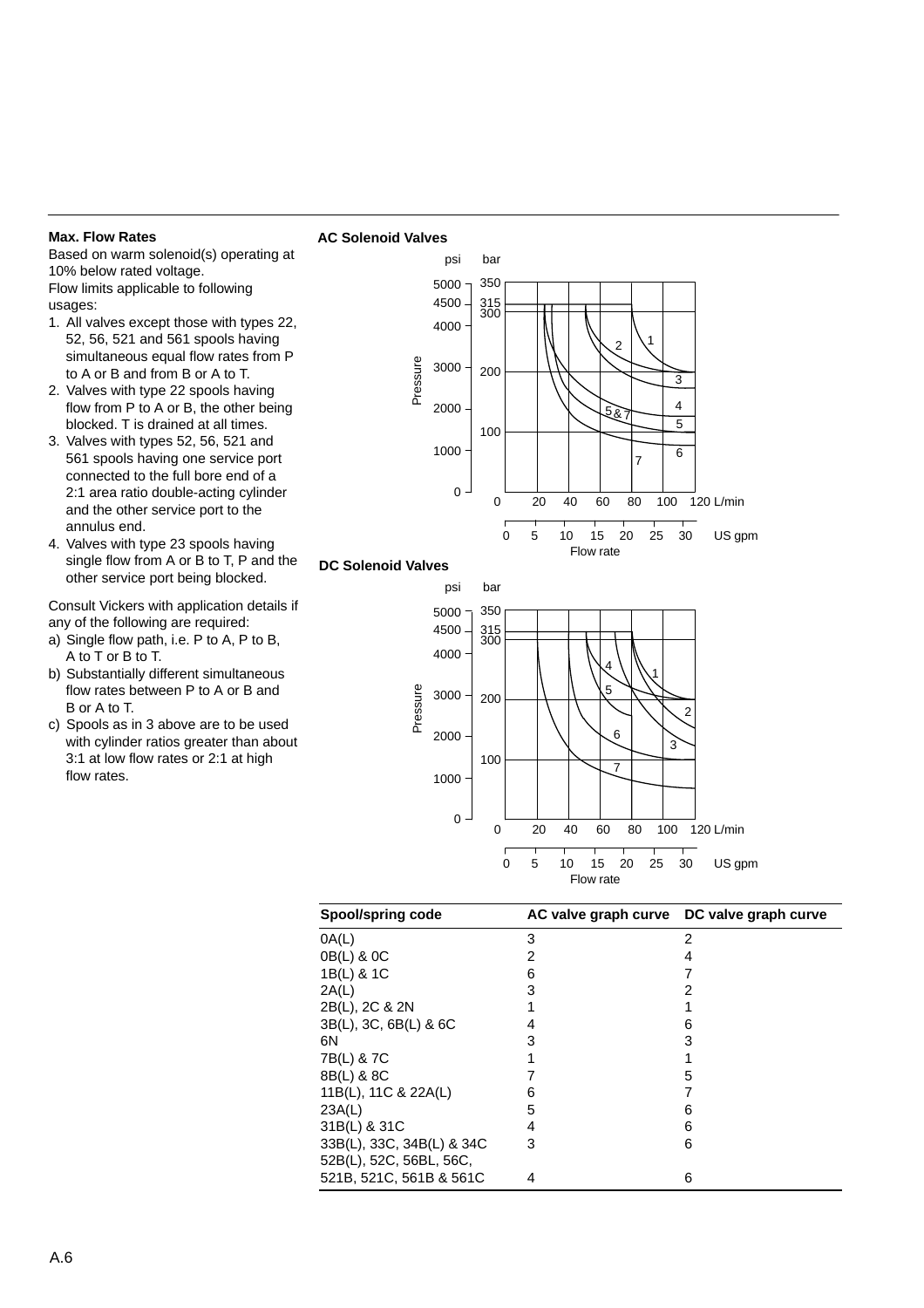#### **Response Times, Typical**

| Time taken from when signal is first           |
|------------------------------------------------|
| applied at the solenoid until the spool        |
| completes its travel. Based on                 |
| DG4V-5-2C at 60 L/min (16 USgpm)               |
| from P to A to B to T and at 160 bar           |
| (2320 psi) with petroleum oil at 36 cSt        |
| (168 SUS) and at 50°C (122°F):                 |
| AC energizing 30 ms                            |
| AC de-energizing  40 ms                        |
| DC energizing 120 ms▲                          |
| DC de-energizing 45 ms▲ *                      |
| $*$ In pure switched conditions, devoid of the |

 $*$  In pure switched conditions, devoid of the efffects of any suppression diodes and full-wave rectifiers.

▲ DG4V-5-2CJ valves. Longer response times can be obtained by fitting an orifice plug in a special pilot port, standard in all bodies. An orifice kit 459065, containing a selection of plugs of differing orifice size, can be ordered separately. Ask your Vickers representative for details.

#### **Hydraulic Fluids**

Water glycols can be used with F13-prefix DC-voltage models or with non-prefix AC-voltage models. Non-prefix DC-voltage models and all AC-voltage models can be used with anti-wear hydraulic oils, water-in-oil emulsions, phosphate esters (not alkyl based).

The extreme operating viscosity range is from 500 to 13 cSt (2300 to 70 SUS) but the recommended running range is 54 to 13 cSt (245 to 70 SUS).

For further information about fluids see catalog 920.

#### **Temperature Limits**

| Minimum ambient $-20^{\circ}$ C (-4°F)        |  |
|-----------------------------------------------|--|
| Maximum ambient:                              |  |
| AC 50 Hz valves $\ldots$ 50°C (122°F)         |  |
| AC 60 Hz valves $\ldots$ 40°C (104°F)         |  |
| DC valves  70 $^{\circ}$ C (158 $^{\circ}$ F) |  |

#### Fluid temperatures

|       | <b>Petroleum</b><br>oil | <b>Water-</b><br>containing |
|-------|-------------------------|-----------------------------|
| Min.  | $-20\degree$ C          | $+10^{\circ}$ C             |
|       | $(-4^{\circ}F)$         | $(+50^{\circ}F)$            |
| Max.* | $+70^{\circ}$ C         | $+54^{\circ}$ C             |
|       | $(+158°F)$              | $(+130°F)$                  |

To obtain optimum service life from both fluid and hydraulic system,  $65^{\circ}$ C (150 $^{\circ}$ F) normally is the maximum temperature except for water-containing fluids.

For synthetic fluids consult manufacturer or Vickers where limits are outside those for petroleum oil.

Whatever the actual temperature range, ensure that viscosities stay within the limits specified in the "Hydraulic Fluids " section.

#### **Solenoid Surface Temperatures**

Typical maximums at 20 C (68 F) ambient:

| AC 50 Hz solenoids $\,\dots\,$ . 80°C (176°F) |  |
|-----------------------------------------------|--|
| AC 60 Hz solenoids 92°C (197°F)               |  |
| DC solenoids ..........78°C (172°F)           |  |

#### **Contamination Control Requirements**

Recommendations on contamination control methods and the selection of products to control fluid condition are included in Vickers publication 9132 or 561, "Vickers Guide to Systemic Contamination Control ". The book also includes information on the Vickers concept of "ProActive Maintenance " . The following recommendations are based on ISO cleanliness levels at 2  $\mu$ m, 5  $\mu$ m and 15  $\mu$ m. For products in this catalog the recommended levels are:

Up to 210 bar (3050 psi) . . . . . 20/18/15 Above 210 bar (3050 psi) . . . . 19/17/14

### **Mass, Approx. kg (lb)**

| Single solenoid models, |
|-------------------------|
|                         |
| Single solenoid models, |
| DC coils 4,8 (10.6)     |
| Double solenoid models, |
|                         |
| Double solenoid models, |
| DC coils 6,3 (13.9)     |
|                         |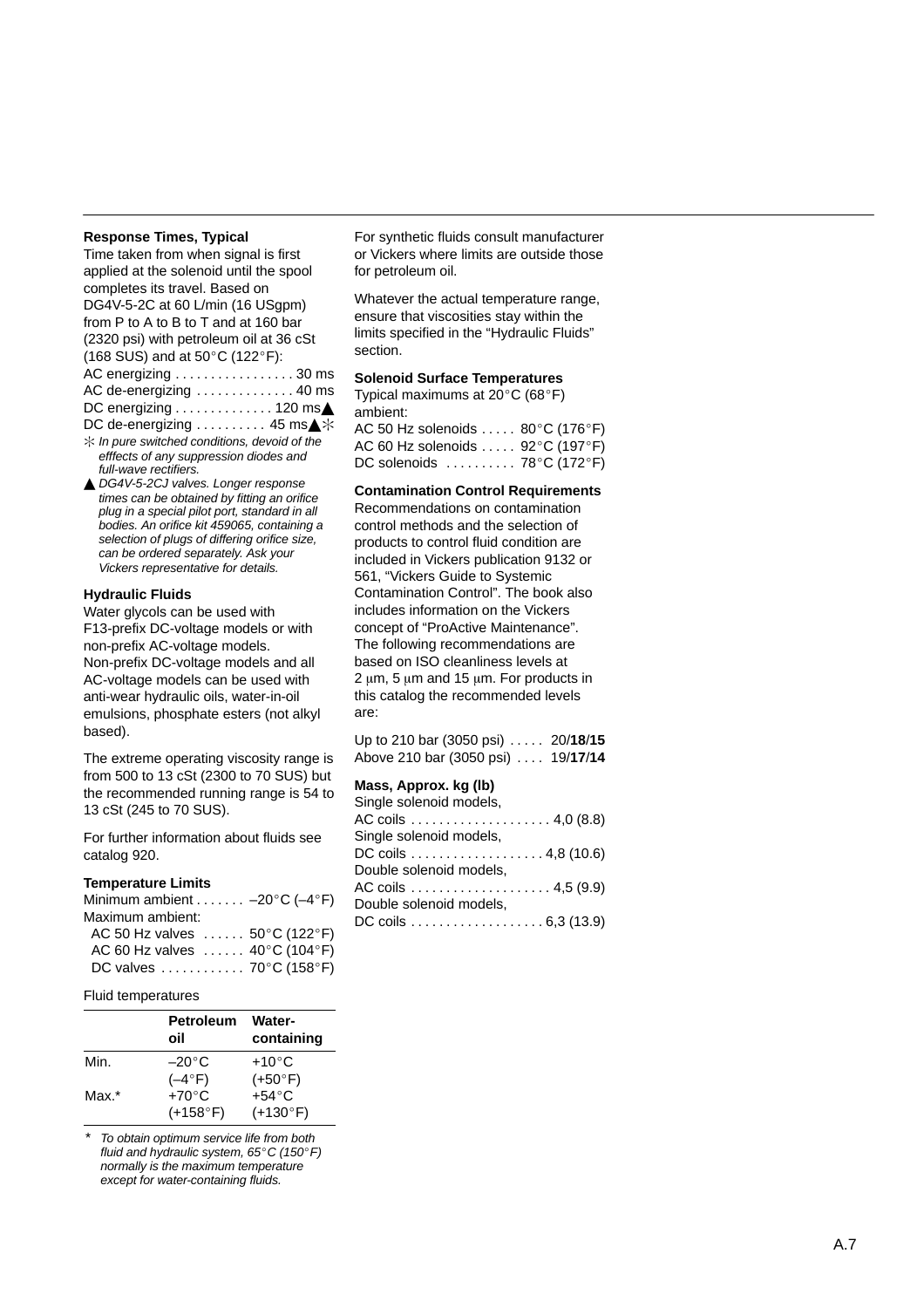# **Installation Dimensions in mm (inches)**



 $\triangle$  May vary according to plug source.<br> $\blacklozenge$  The cable entry can be repositioned

The cable entry can be repositioned at  $90^\circ$ intervals from the position shown. This is done by reassembling the contact holder into the appropriate position inside the plug housing.

| Model                      | Solenoid at: | C          | D                        | Е                        | F                        | G                        |
|----------------------------|--------------|------------|--------------------------|--------------------------|--------------------------|--------------------------|
| DG4V-5-*A(L)/B(L)(-Z)-(V)M | Port A end   | 123 (4.84) |                          |                          | 182 (7.17)               | -                        |
|                            | Port B end   |            | 123 (4.84)               | 182 (7.17)               | $\overline{\phantom{0}}$ |                          |
| DG4V-5-*A(L)/B(L)-H2-(V)M  | Port A end   | 138 (5.43) | $\overline{\phantom{0}}$ |                          | 223 (8.78)               | $\overline{\phantom{0}}$ |
|                            | Port B end   |            | 138 (5.43)               | 223 (8.78)               | -                        |                          |
| DG4V-5-*A(L)/B(L)-P-(V)M   | Port A end   | 123 (4.84) |                          |                          | 195 (7.68)               |                          |
|                            | Port B end   |            | 123 (4.84)               | 195 (7.68)               | $\overline{\phantom{0}}$ |                          |
| DG4V-5-*C/N(-Z)-(V)M       | Both ends    | 123 (4.84) | 123 (4.84)               | $\overline{\phantom{0}}$ |                          | 246 (9.68)               |
| DG4V-5-*C/N-H-(V)M         | Both ends    | 138 (5.43) | 138 (5.43)               | $\qquad \qquad$          |                          | 276 (10.87)              |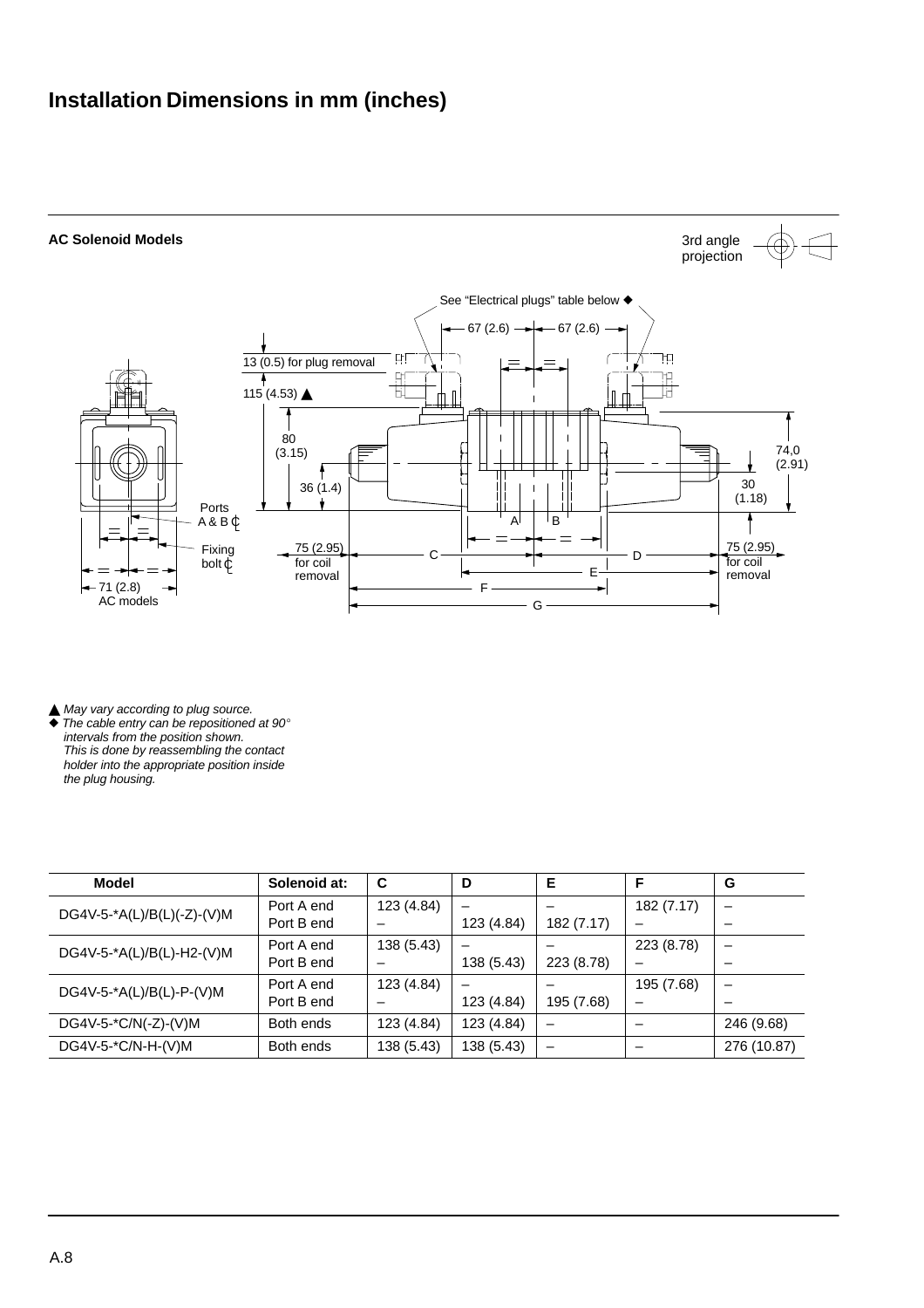

**▲ May vary according to plug source.**  $\blacklozenge$  The cable entry can be repositioned at 90 $^{\circ}$ intervals from the position shown. This is done by reassembling the contact holder into the appropriate position inside the plug housing.

| <b>Model</b>                | Solenoid at: | C          | D                        | Е                 | F           | G                        |
|-----------------------------|--------------|------------|--------------------------|-------------------|-------------|--------------------------|
| DG4V-5-*A(L)/B(L)-(-Z)-(V)M | Port A end   | 156 (6.14) | -                        |                   | 215 (8.46)  | $\overline{\phantom{0}}$ |
|                             | Port B end   |            | 156 (6.14)               | 215 (8.46)        | -           |                          |
| DG4V-5-*A(L)/B(L)-H2-(V)M   | Port A end   | 185 (7.28) | $\overline{\phantom{0}}$ |                   | 270 (10.63) |                          |
|                             | Port B end   |            | 185 (7.28)               | 270 (10.63)       | -           |                          |
| DG4V-5-*A(L)/B(L)-P-(V)M    | Port A end   | 156 (6.14) | -                        |                   | 228 (8.98)  | $\overline{\phantom{0}}$ |
|                             | Port B end   |            | 156 (6.14)               | 228 (8.98)        | -           |                          |
| $DG4V-5-*C/N(-Z)-(V)M$      | Both ends    | 156 (6.14) | 156 (6.14)               |                   |             | 312 (12.28)              |
| DG4V-5-*C/N-H-(V)M          | Both ends    | 185 (7.28) | 185 (7.28)               | $\qquad \qquad =$ | –           | 370 (14.57)              |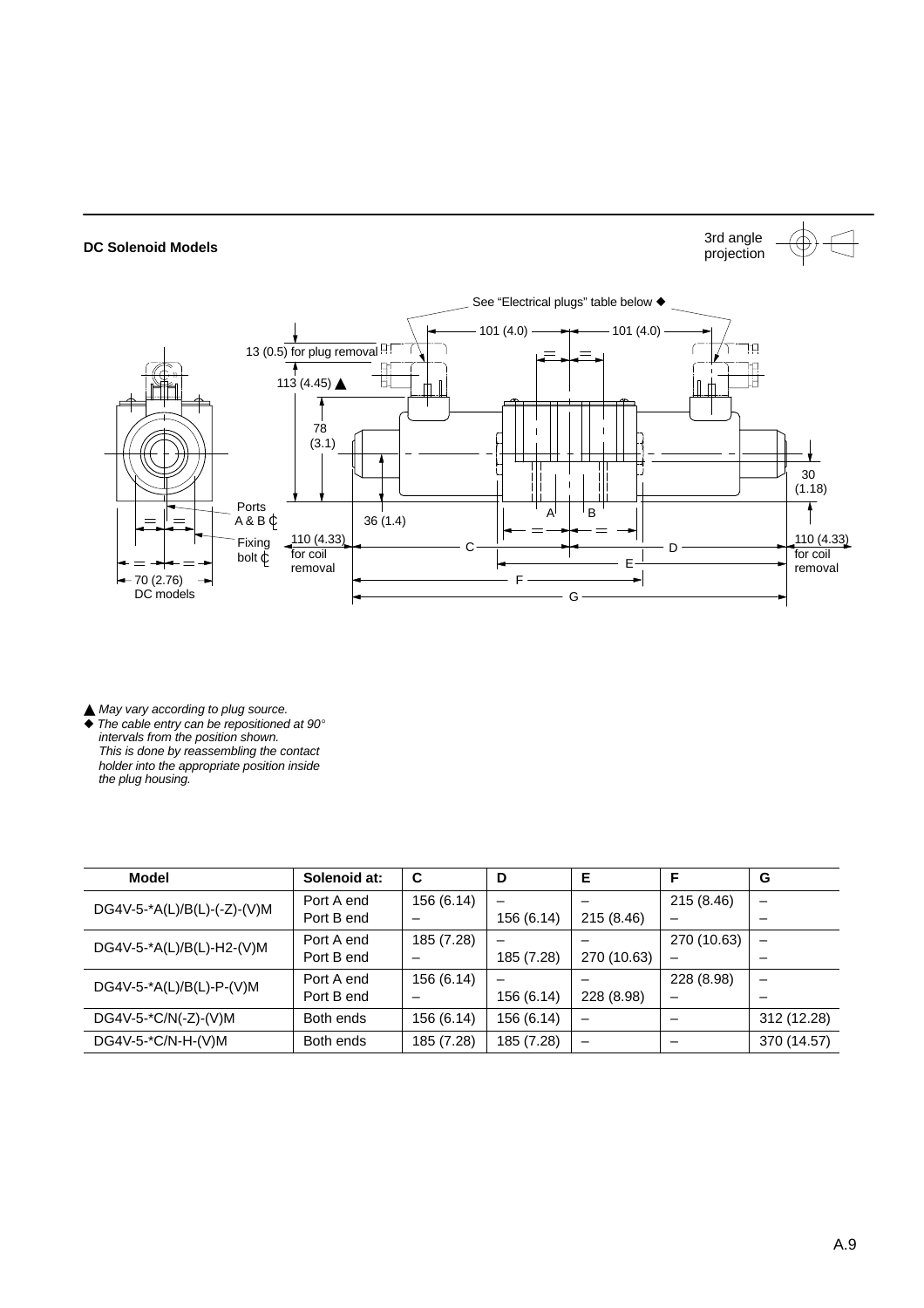

 $\blacktriangle$  For LH models ("L" in model code location  $\lfloor 3 \rfloor$ ) solenoid and switch locations are reversed 3

Wiring: See warning note on page A.5